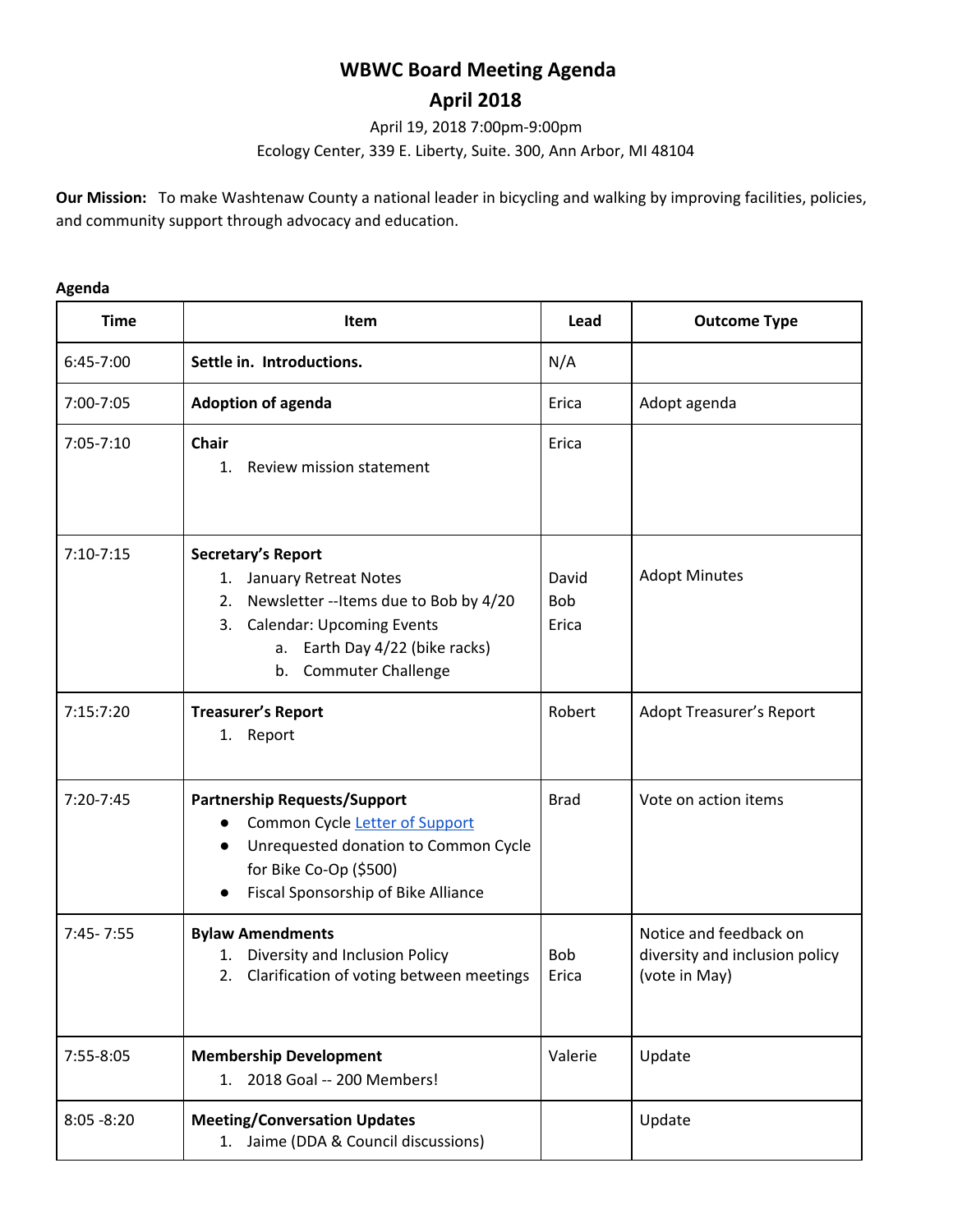|               | Erica (Planning Commission)<br>2.<br>Larry (ALT)<br>3.<br>4. Robert (Transportation Commission)<br>Brad (Liz Margolis/AAPS/SRTS)<br>5. |                                            |
|---------------|----------------------------------------------------------------------------------------------------------------------------------------|--------------------------------------------|
| $8:20 - 8:35$ | <b>Project Updates:</b><br>Brad: Northside Campaign Name<br>Erica: Vision Zero<br>Jaime: Communications                                | Updates                                    |
| $8:35 - 8:50$ | <b>Potential Upcoming Events</b><br>1. Council Bike Ride<br>2. Candidate Forum or Questionnaire                                        | Recommendations                            |
| $8:50 - 8:55$ | Agenda Items for the Next (or Upcoming) Board<br><b>Meeting</b>                                                                        | List of items for future board<br>meetings |
| 9:00          | Adjourn. (Drinks after??)                                                                                                              |                                            |

## **2018 Work Plan**:

<https://drive.google.com/drive/u/0/folders/1JAYmEvNJIC1GTGcOzo6kgYvGxCF6Dq9F?ths=true>

# **Input Your Meeting Reports Here: (UPDATED)**

[https://docs.google.com/forms/d/e/1FAIpQLSfzXuQ4okIVT3Gq3VNKJbsykEqoEA31iAI7rtWksqlamryUuw/viewform?usp=s](https://docs.google.com/forms/d/e/1FAIpQLSfzXuQ4okIVT3Gq3VNKJbsykEqoEA31iAI7rtWksqlamryUuw/viewform?usp=sf_link) [f\\_link](https://docs.google.com/forms/d/e/1FAIpQLSfzXuQ4okIVT3Gq3VNKJbsykEqoEA31iAI7rtWksqlamryUuw/viewform?usp=sf_link)

# **April Reading List**

#### **March Minutes:**

[https://docs.google.com/document/d/1Z\\_PIK6cWk1qrDg87c1rwe72mS1gvluztCFi5dSL0qZg/edit?ts=5aaafe36](https://docs.google.com/document/d/1Z_PIK6cWk1qrDg87c1rwe72mS1gvluztCFi5dSL0qZg/edit?ts=5aaafe36)

# **Draft letter of support for Common Cycle's application for an LMB mini-grant:**

<https://docs.google.com/document/d/1lWD5L3TZFMAPyZtOHmr-z3OEKtt3DQaj9b6UBbbZ9ts/edit?usp=sharing>

# **Proposed Amendment to Bylaws**

# **ARTICLE X – DIVERSITY AND INCLUSION**

10.1 Diversity and Inclusion. The Washtenaw Bicycling and Walking Coalition seeks to foster a non-motorized community that encourages understanding, appreciation and acceptance of all within its membership, volunteer base, Officers and Board of Directors. Further, the Washtenaw Bicycling and Walking Coalition believes that broad representation and participation add significant value to the outdoor experience of each of us, and that these valued experiences are enhanced by embracing underrepresented and underserved communities.

#### **City of Ann Arbor:**

**4/16/18 Memorandum from City Administrator - R-17-422 Update (Vision Zero)**